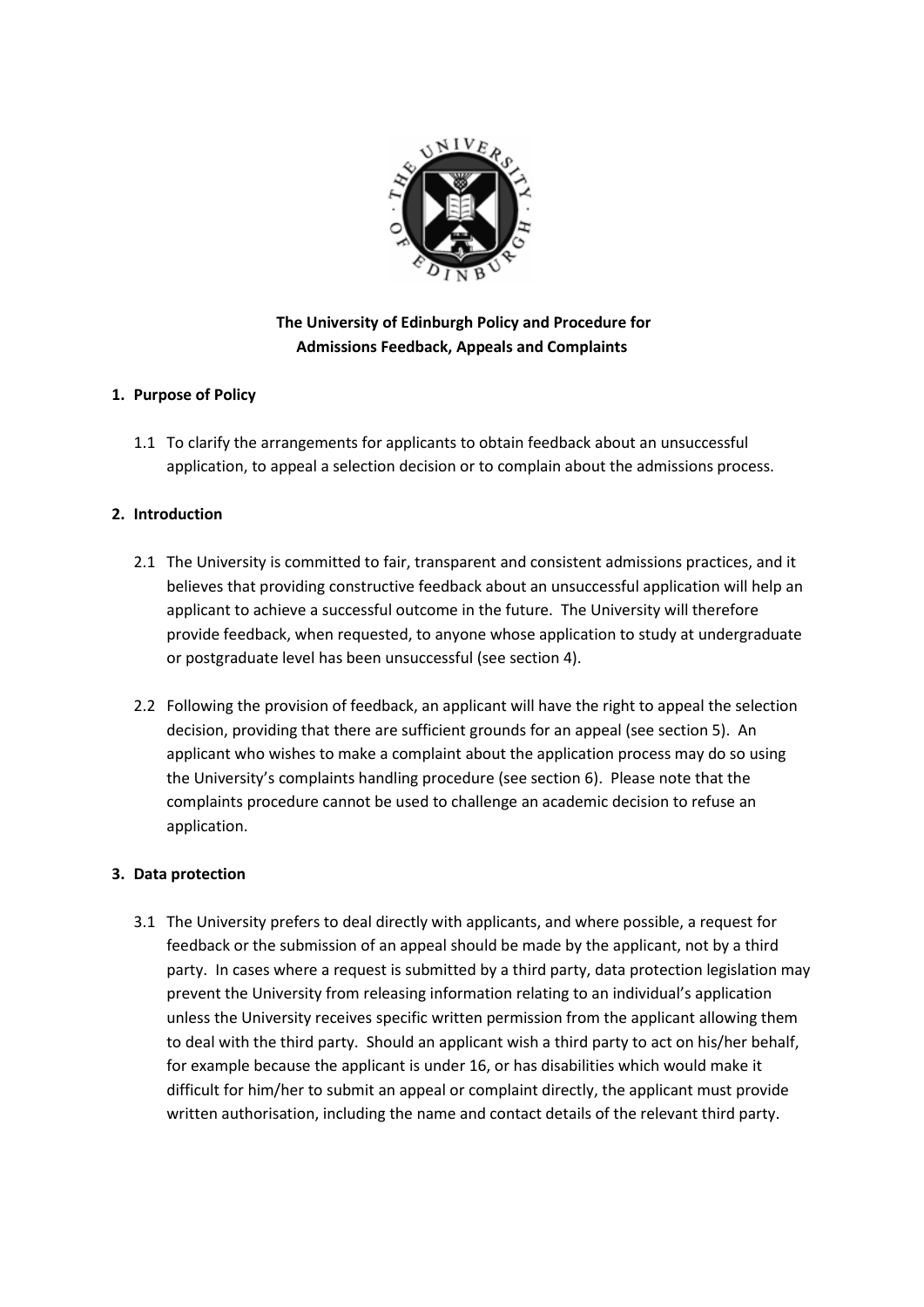### **4. Feedback**

- 4.1 Feedback in this context is defined as information about why an application was unsuccessful. Any unsuccessful applicant to the University may request feedback on an admissions decision.
- 4.2 Each College is responsible for making selection decisions on all applications to its programmes. Each College has published information on the University website relating to its selection criteria and procedures and this information, together with the information given in the decision notice sent to the applicant, will be helpful to many candidates in explaining why their application has been unsuccessful. Applicants are therefore advised to read this information *prior* to approaching the College or School admissions office with a formal request for feedback.

## 4.3 Procedure for Requesting Feedback

The following procedure should be used to request feedback regarding an unsuccessful application to the University.

- 4.3.1 Requests for feedback should be made in writing to the relevant admissions office, within 20 working days following notification of the original admissions decision. Email or the applicant's EUCLID account can be used. Applicants should include their full name, UCAS number (if the application was made through UCAS). Postgraduate applicants should use their University User Number (UUN) (ie the 7 digit number, preceded by the letter "s", found in their EUCLID correspondence), and the degree programme applied to. Whilst admissions staff are able to provide general advice and information to candidates over the telephone, it is not always possible to provide detailed feedback by telephone.
- 4.3.2 The admissions office will respond in writing (usually by email or through the applicant's EUCLID account) to each request for feedback within 20 working days of receipt of the request.

## **5. Appeals**

- 5.1 An appeal is defined as a formal request for a selection decision to be reviewed. An appeal will only be considered where there are adequate grounds, as set out below.
	- Where there is substantial new information which, for good reason, was not made available either on the original application or during the selection procedure, and where that new information is significant and directly relevant to the original decision. Please note that the new information must relate directly to the original application and cannot include activities or achievements which have taken place or been ratified subsequently.
	- Where there is evidence that the University's published Admissions Policy has not been followed.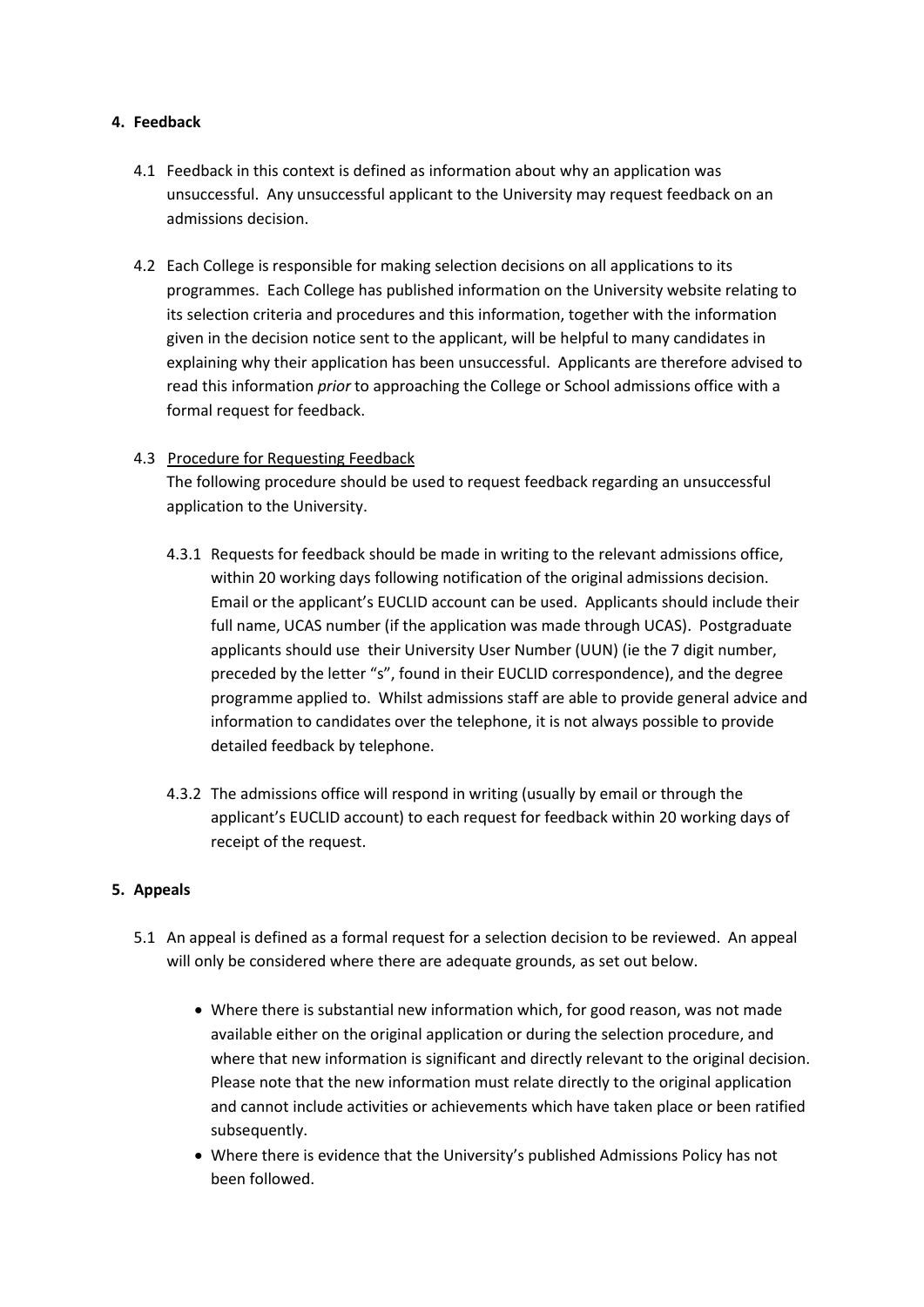- 5.2 Appeals put forward on any other grounds will not be considered.
- 5.3 Please note that the University will not consider appeals that are based on errors made by external organisations, agencies or individuals. For example, inaccurate predictions of future grades; disputes about the grading of formal examinations; comments made by referees or agents.

### 5.4 **Special Circumstances**

The University is not best placed to fairly and consistently take account of any special circumstance affecting an applicant's performance in pre-entry qualifications, and will not consider appeals based on such circumstances. Examples of special circumstances include personal or family illness. The University expects applicants to have taken appropriate action to ensure that the relevant examination bodies have allowed for such circumstances prior to the announcement of results or following an appeal to the examination body.

### 5.5 **Procedure for Appealing an Admissions Decision**

The following procedure should be followed if an applicant believes, in line with the above guidance, he/she has grounds for appeal against an admissions decision.

- 5.5.1 An applicant should seek feedback from the College admissions office before deciding whether or not he/she has grounds to appeal the admissions decision. An appeal will not be considered until after an applicant has received formal feedback.
- 5.5.2 Appeals must be received within 20 working days following the provision of feedback from the College admissions office.
- 5.5.3 An appeal should be submitted in writing to the Head of Admissions, Student Recruitment & Admissions, 33 Buccleuch Place, Edinburgh EH8 9JS, or by email to [sra](mailto:sra-appeals@ed.ac.uk)[appeals@ed.ac.uk](mailto:sra-appeals@ed.ac.uk), stating clearly the grounds for appeal (as above) and outlining the case in full.
- 5.5.4 Student Recruitment & Admissions will screen each submission in the first instance to determine if there are sufficient grounds for appeal, as set out above. If it is judged that there may be grounds for appeal, Student Recruitment & Admissions will contact the relevant College admissions office and make arrangements for the appeal to be considered in full by that College. Student Recruitment & Admissions will inform the applicant of the outcome of initial screening and, if appropriate, the anticipated timescale for consideration of the appeal. If there are no grounds for appeal, the applicant will be informed of this in writing (usually by email or through the applicant's EUCLID account).
- 5.5.5 If an appeal is to be heard and additional information is required, the applicant will be informed in writing and provided with an appropriate deadline by which to submit the information.
- 5.5.6 An Appeals Panel convened at School or College-level will consider appeals as appropriate. The Head of College will decide the membership of the Appeals Panel,